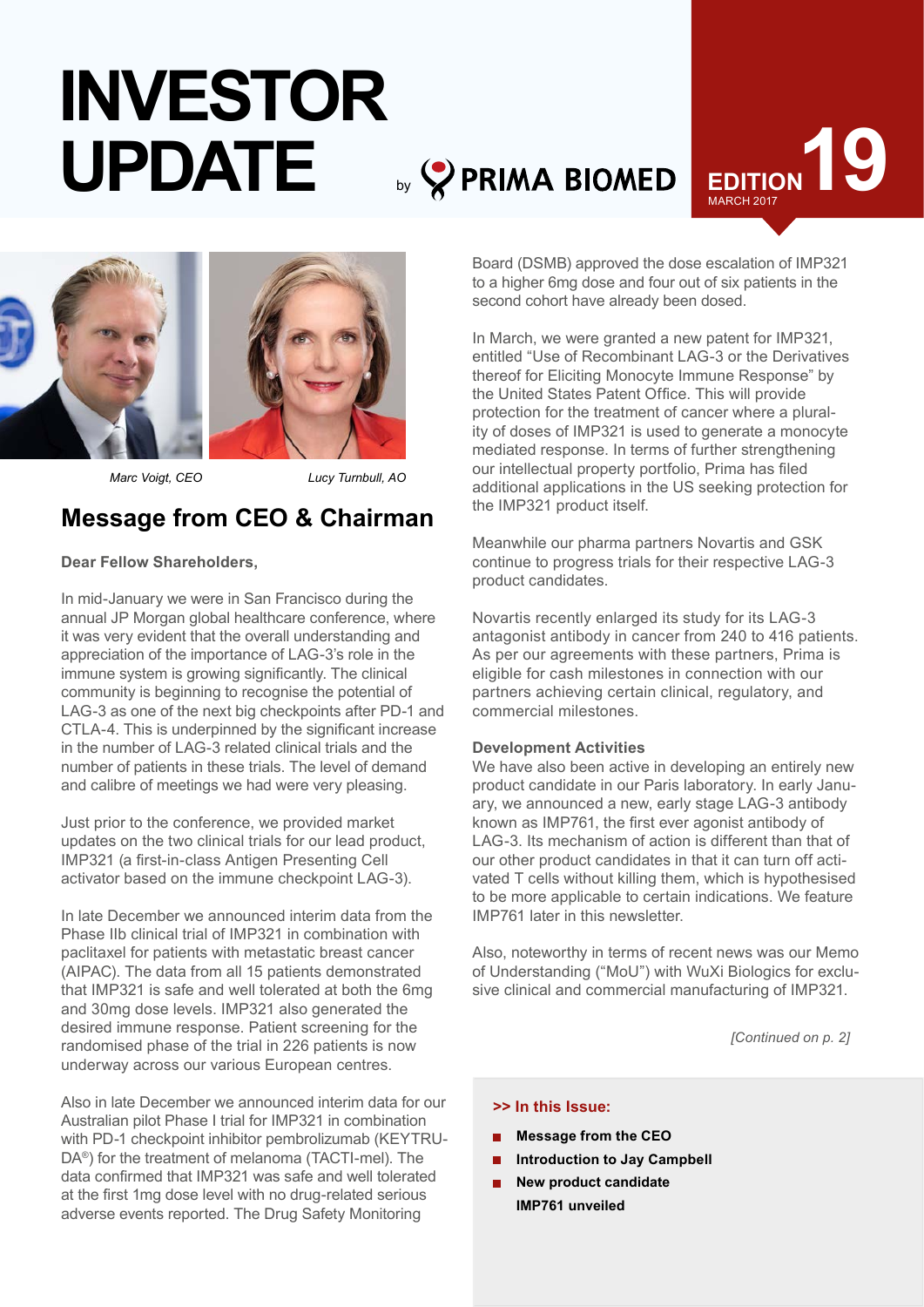

#### *[Continued from p. 1]*

This is a key component of our commercial development strategy: securing a robust global supply of IMP321 for the foreseeable future. We have an open dialogue and ongoing discussions with WuXi in which we continue to solidify our relationship with them. We also entered into a Material Transfer Agreement ("MTA") with Cytlimic [\(www.cytlimic.com](http://www.cytlimic.com)), a spin off company established by NEC Corporation. As per this agreement, Cytlimic will pay Prima to provide IMP321 product for their clinical research in Japan.

#### **Finance Update**

As a result of careful financial management, Prima remains in a solid financial position, with approximately A\$16.57m of cash as of 31 December 2016. In addition, on February 13 we announced receipt of AUD\$860,000 in French tax credits as a result of reimbursement for conducting R&D activities in France.

Based on current forecasts and excluding any milestone payments from our partners, our current cash balance is sufficient to fund operations through the first quarter of calendar year 2018. We continue to assess opportunities to ensure we remain well capitalised.

#### **Calendar Year 2017 Outlook**

Looking at the year ahead, we can expect immune monitoring and activity (safety run-in phase) data in

mid 2017 for our AIPAC trial. For TACTI-mel we anticipate that a further dose escalation will take place later in the year subject to favourable ongoing safety data at the 6mg and the subsequent 30 mg dose. TACTImel is expected to be fully recruited in the third quarter of CY 2017. We also hope to bring you more updates through the year on our new product IMP761 as we progress our pre-clinical studies in animal models. As our partners update us on the progress of their trials we will of course keep you informed, and as always, we will provide you with news from the industry regarding LAG-3 broadly and what else is happening clinically. In contrast to 2016 we should be in a position to have multiple clinical data releases.

#### **New Management Appointment**

In closing we would like to welcome Jay Campbell as General Manager, US Operations. Based in New York, Jay will be primarily responsible for business development and investor engagement activities as we look to broaden our stakeholder relationships in the US market. We introduce him later in the newsletter.

We are highly encouraged and energised by the positive progress we are making. We look forward to updating you further in the months ahead.

Yours sincerely, Lucy Turnbull, AO & Marc Voigt, CEO



*Jay Campbell* 

# **Introduction to Jay Campbell**

Jay Campbell was most recently Senior Director of Business Development and Investor Relations at Kolltan Pharmaceuticals, Inc., a privately-held biotechnology company developing biologic therapeutics targeting receptor tyrosine kinases for oncology and immunology, up until to the sale of Kolltan to Celldex Therapeutics, Inc. in November 2016.

Prior to Kolltan, Mr. Campbell spent over 13 years working in the financial services industry and as an independent business development consultant, the majority of which was as an investment banker focusing on the life sciences industry.

During this time, Jay was a business development consultant to ISTA Pharmaceuticals, Inc. in connection with the company's review of strategic alternatives that culminated in the sale of the company to Bausch & Lomb in 2012. Mr. Campbell previously worked at Maxim Group, Royal Bank of Scotland, ABN AMRO, Rothschild, and Schroders. Throughout his career, Jay has successfully worked on 25 financing, licensing, and M&A transactions representing more than \$13.0 billion.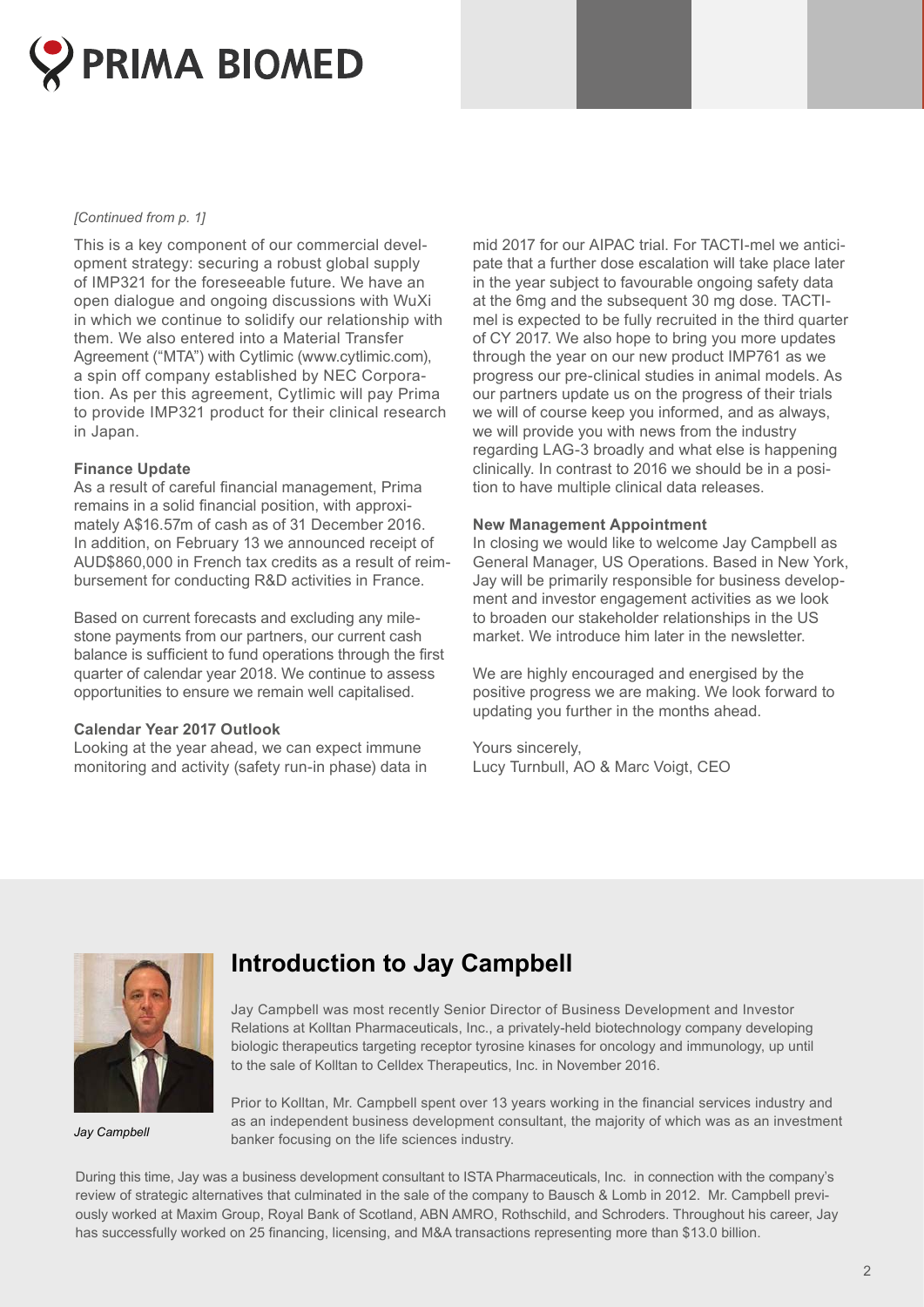## **New candidate IMP761 unveiled**

On the 2nd January this year, Prima announced a new addition to the product pipeline - an early stage LAG-3 antibody. The humanized antibody known as IMP761 has been developed at our laboratory in Châtenay-Malabry south of Paris and is, we believed, the first agonist antibody of LAG-3. So what does this mean exactly and how is it different to the other antibodies our partners are developing?

*IMP761 is mechanistically distinct from any of the known LAG-3 antibodies:* In theory, a LAG-3 agonist will bind directly to the LAG-3 receptor on activated T cells and give a signal directly into the cell to turn them off and prevent them from proliferating. The T cells will simply become inactive; they will not die and the number of LAG-3 + cells will slowly decline over time. So why is this important?

Inflammatory and autoimmune diseases are characterised by activated T cells that react against the patients' own tissues. They fail to switch off when they should and therefore cause tissue destruction or inflammatory responses. By treating patients with autoimmune disease with the LAG-3 agonist antibody to switch off their activated T cells, we could potentially overcome this tissue destruction. Long-term, we could also potentially prevent organ transplant rejection and graft versus host disease. This, however, remains to be demonstrated clinically and there is considerable work to be done before this stage is reached.

*IMP761 is an agonist while IMP701 (Novartis) is an antagonist and IMP731 (GSK) is a depleting antibody:* LAG-3 is an immune checkpoint that is present on different cells of the immune system and can play a role to activate some cells and suppress others. It is therefore a versatile immune checkpoint that can be exploited for developing therapies in cancer and autoimmune disease – depending on the clinical setting we can aim to activate, suppress or remove the undesired response.

In tumours, the cancer cells trick our T cells into being inactive. Our IMP701 antibody which is now being developed in the clinic by Novartis as an antagonist – it works by blocking the interaction between the cancer cells and the T cells to stop the cancer cells turning them off. In the autoimmune setting, the IMP731 antibody that is being developed by GSK is called a depleting or cytotoxic antibody. It works to irreversibly destroy the activated T cells and is freely able to circulate and destroy all LAG-3 activated T cells until none remain. The depletion of LAG-3 positive cells in autoimmune tissue will be much more rapid and long lasting while waiting for the T cells to regenerate.

As IMP761 is an agonist, it can turn off activated T cells. The effects may be shorter lasting and reversible which might be of benefit in certain clinical settings. The key features of each of the LAG-3 antibodies in the Prima pipeline are summarised in the picture below.

IMP761 is an early stage product and in the year ahead we aim to take it into pre-clinical development, including in vivo efficacy assays so we can better understand its potential applications.

#### Dr Frederic Triebel Prima's Chief Scientic Officer and Chief Medical Officer



### **Do we have your correct email address?**

If Boardroom has a valid email address for you then you can receive all communication from Prima, including investor newsletters like this one, electronically. To add an email address to your account, or change the email registered there, please call Boardroom Ltd on **1300 737 760** within Australia or **+61 2 9260 9600** outside Australia.